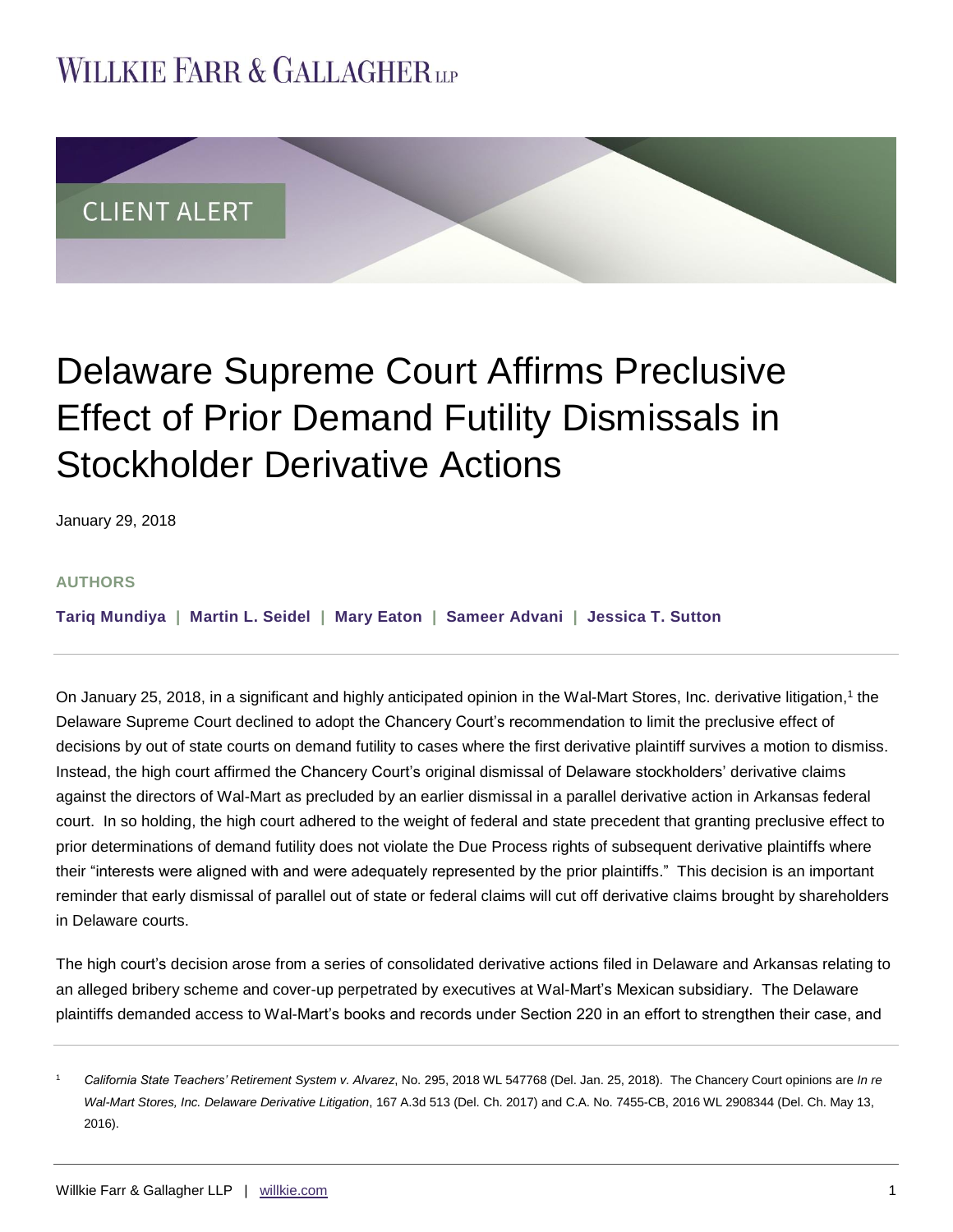### **Delaware Supreme Court Affirms Preclusive Effect of Prior Demand Futility Dismissals in Stockholder Derivative Actions**

"vigorously pursued the books-and-records litigation, which took three years to resolve." The Arkansas plaintiffs, by contrast, did not seek Wal-Mart's books or records, or await the outcome of the Delaware action, and instead chose to proceed with their case based on publicly available materials. Before the Delaware plaintiffs had the chance to complete their Section 220 litigation and file an amended complaint, the federal district court in Arkansas dismissed the shareholders' action for failure to adequately plead demand futility. The Chancery Court subsequently dismissed the Delaware shareholders' claims on the ground that the Arkansas decision had preclusive effect. On appeal, the shareholders argued that affirming the lower court's ruling could be the "death knell" of Section 220 actions, encouraging a race to the courthouse at the expense of proper investigation. The Delaware Supreme Court remanded the case, directing the Chancery Court to address whether, in a situation where dismissal by the federal court in Arkansas of a stockholder plaintiff's derivative action for failure to plead demand futility is held by the Chancery Court to preclude subsequent stockholders from pursuing derivative litigation, the subsequent stockholders' Due Process rights were violated. In evaluating that issue, the Chancery Court found that giving preclusive effect to the dismissal of a prior plaintiff's derivative action on futility grounds does not violate the Due Process rights of subsequent derivative plaintiffs, so long as the prior representation was not inadequate. Nevertheless, the Chancery Court went on to recommend that the Delaware Supreme Court depart from the weight of authority and adopt the rule proposed in *dicta* in a prior Chancery Court decision, *EZCORP*,<sup>2</sup> that there should be no preclusive effect unless the first derivative plaintiff survives a Rule 23.1 motion to dismiss, since that would better safeguard the Due Process rights of stockholder plaintiffs and "go a long way to addressing the fast-filer problems" inherent in multi-forum derivative litigation.

While appreciating the Chancery Court's "thoughtful deliberations on this difficult matter," the Supreme Court rejected the Chancery Court's recommendation. Although the court recognized Delaware's "interest in governing the internal affairs of Delaware corporations," it noted that this interest must "yield to the stronger national interests that all state and federal courts have in respecting each other's judgments." Therefore, in declining to adopt the Chancery Court's approach, the Supreme Court held that the federal Due Process inquiry for non-party issue preclusion applied, which requires a twoprong analysis: (1) whether the nonparty had the same interests as someone who was a party, and (2) whether those interests were adequately represented. With respect to the first prong, the court found that the Delaware plaintiffs' interests were the same as those of the Arkansas plaintiffs inasmuch as both sought "to prosecute claims by and in the right of the same real party in interest – *i.e*., as representatives of—the corporation." As to the second prong, the court found that all of the required elements were likewise satisfied: (1) the interests of the party and non-party plaintiffs were aligned; (2) the Arkansas plaintiffs understood that they were acting in a representative capacity and that the federal court's decision would have a preclusive effect; and (3) the Delaware plaintiffs had notice of the Arkansas action. In analyzing adequacy, the court specifically noted, echoing views previously expressed in its 2013 decision in *Pyott*, 3 that although the Arkansas plaintiffs' decision to forego a Section 220 demand may have been "a tactical error," it did not "rise

<sup>2</sup> *In re EZCORP Inc. Consulting Agreement Derivative Litigation*, 130 A.3d 934 (Del. Ch. 2016).

<sup>3</sup> *Pyott v. La. Mun. Police Emps.' Ret. Sys.*, 74 A.3d 612 (Del. 2013). For more information, please see our client alert entitled "Delaware Supreme Court Issues Important Ruling Barring Re-Litigation of Stockholder Derivative Suit Under Collateral Estoppel" (April 5, 2013), available [here.](http://www.willkie.com/~/media/Files/Publications/2013/04/Delaware%20Supreme%20Court%20Issues%20Important%20Ruling%20B__/Files/DelawareSupremeCourtIssuesImportantRuling2pdf/FileAttachment/Delaware_Supreme_Court_Issues_Important_Ruling2.pdf)